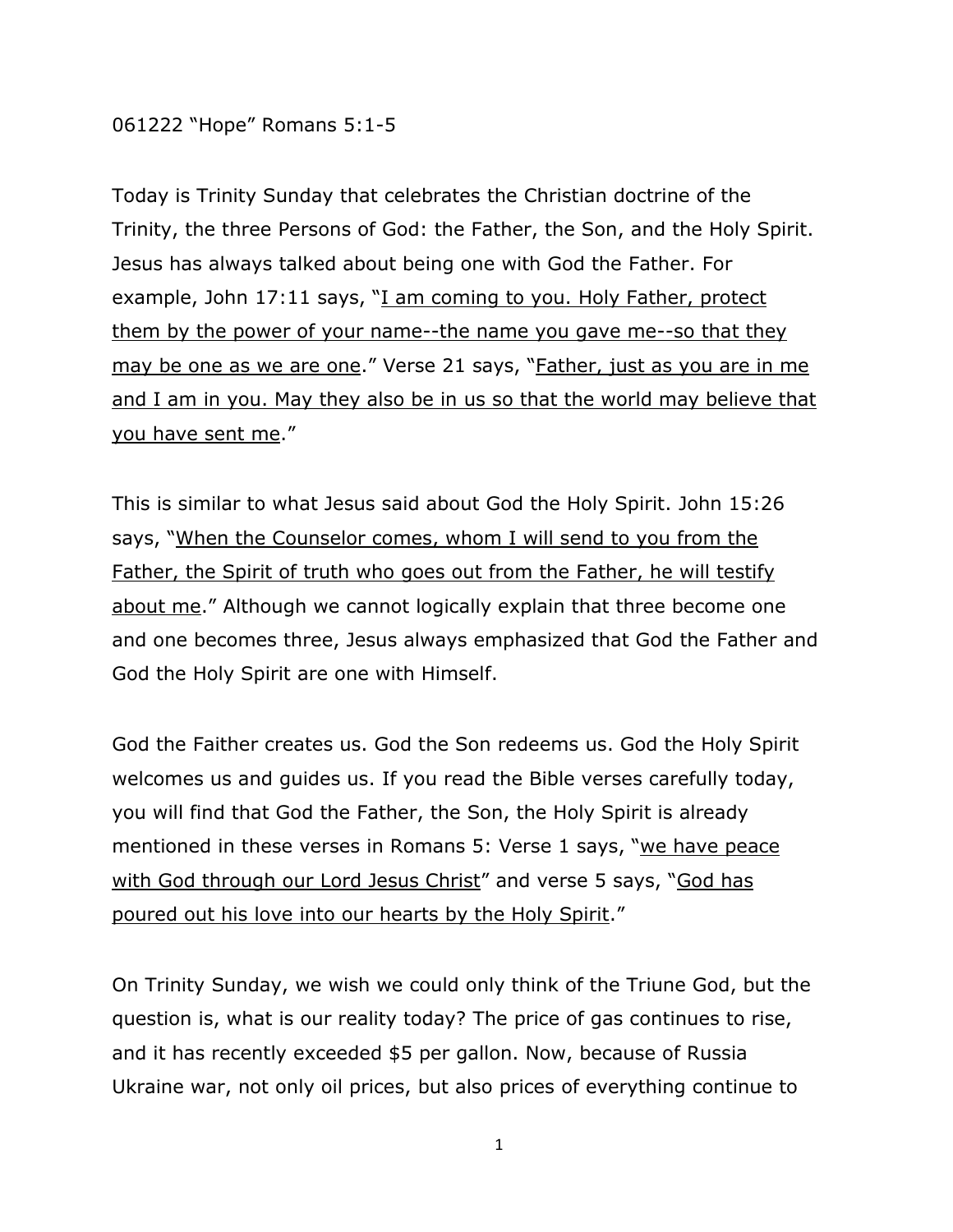rise. The Western part of this country is running out of water, babies don't have enough formula, hate crimes continue, and gunshots are happening too often. As we look at today's reality, we worry and also, we pray.

Today Romans 5:5 says, "Hope does not disappoint us…" It is very disappointing when we only think about today's reality, but today's Bible verses challenge us: "Hope does not disappoint us."

Let's look at this word "hope" in our passage today. It is translated from a Greek word "elpizo". And its Hebrew word is "qavah" which means "bind together, gather together." We come upon difficult times. Even Jesus made it clear. John 16:33 says, "I have told you these things, so that in me you may have peace. **In this world you will have trouble**. But take heart! I have overcome the world."

To HOPE in this passage, means to bind ourselves to God in the face of our troubles. Maybe you want to wait for the right people, for the right timing, for the right methods, but the Bible suggest to fix your eyes to the Lord in the midst of all troubles! On this journey, we certainly learn patience.

Romans 5:3-4 says, "And not only that, but we also boast in our sufferings, knowing that suffering produces endurance, and endurance produces character, and character produces hope."

Indeed, we face trials of many kinds, even when we pursue the way of faith. The one common characteristic of the people of faith in the Bible is that they all overcame tribulation. We are all imperfect, but our inadequacies are made whole through trials. In Genesis, God called Abraham. "Now there was a famine in the land, and Abram went down to Egypt to live there for a while because the famine was severe." (Genesis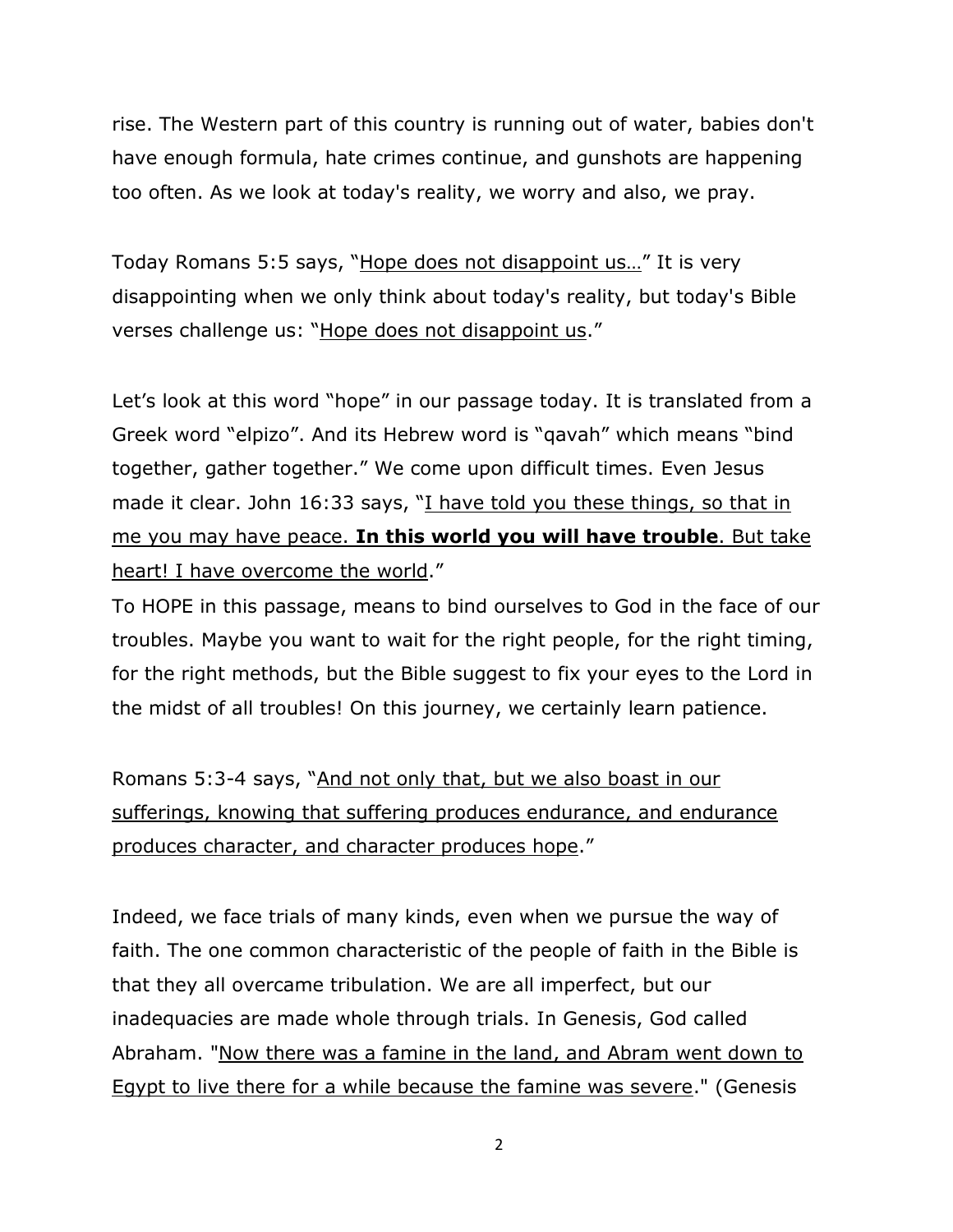12:10). Abraham came to Canaan with obedience because God had told him to go. But the land was far from perfect; there were still fights, famine, and trials in the land. However, Abraham continued to place his hopes on unchanging God, not on the ever-changing circumstances. And he lived a victorious life in God. Will you trust and obey when famine comes despite God's promises?

Edward Mote was born in London, England in 1791, to a poor family who barely made a living by running a tavern. Edward could not get a proper education because of poverty, and the environment he grew up in was not good. He wandered on the road without being cared for by anyone, and the resulting inferiority and rebelliousness led him to wander the streets. There was no one to welcome him warmly, full of resentment and complaints.

Then, when he was 16, he got a job as a carpenter in a cabinetmaking factory, where the owner of the factory treated him warmly. The factory owner, who was a devout Christian, took Edward to a church, where he received Jesus. After that, Edward wrote it in his diary. "My hammer now sings and dances. And my eyes are alive and living water springs up in my heart. Because Jesus came into my heart." As a man, he became a skilled cabinetmaker with a successful business of his own.

Regardless of the claims of his business on his time, Mote always found time to worship God. He was especially interested in Christian music, and one day felt inspired on the way to work to write down a verse that came to his mind. Before the day was finished, he had completed four verses. His new hymn began with the words, "My hope is built on nothing less than Jesus' blood and righteousness."